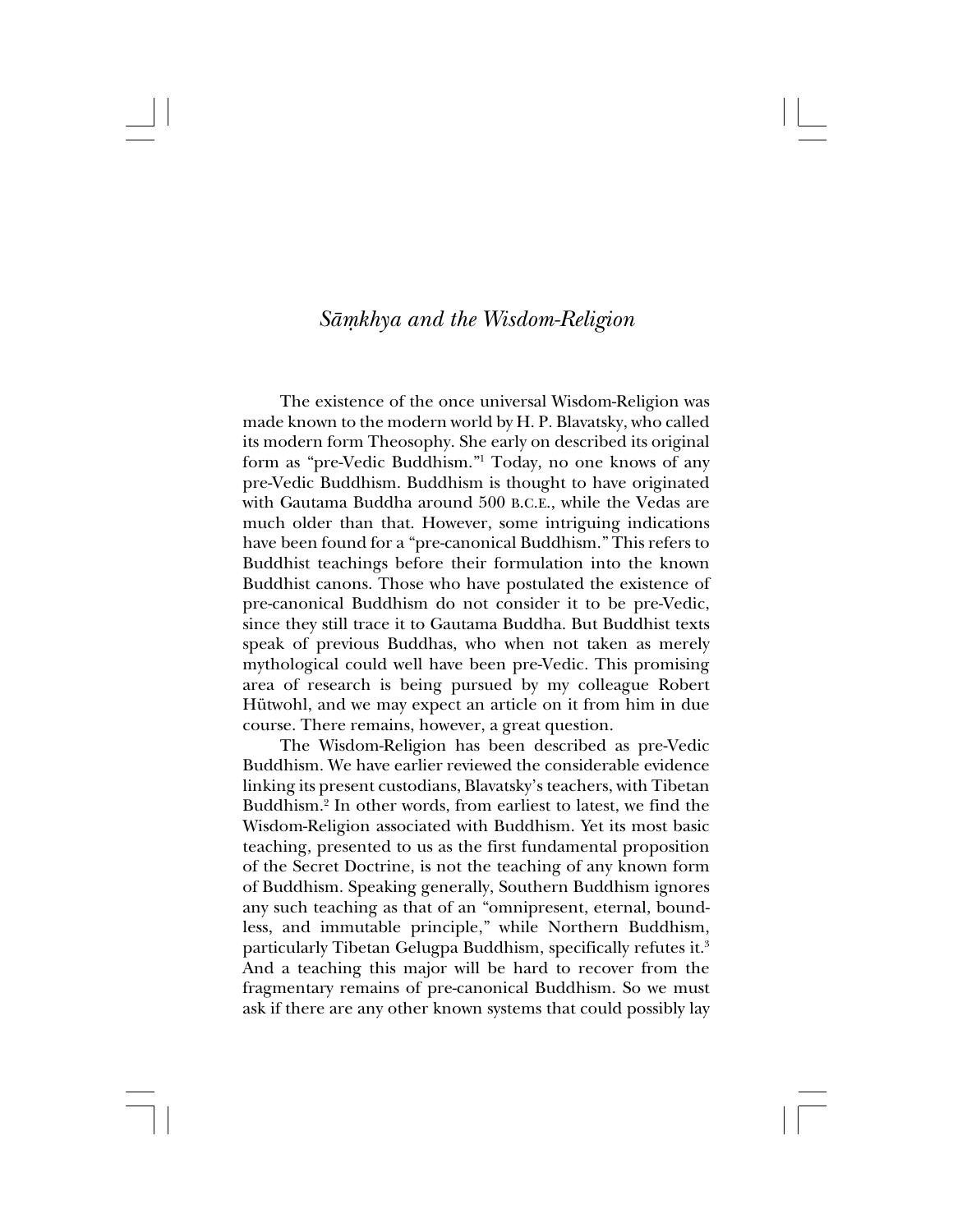claim to being pre-Vedic, and that preserve teachings we could possibly consider as being pre-Vedic Buddhism. The answer is yes, there are two such. These are the Jaina religion and the Sāṃkhya philosophy.<sup>4</sup> It is to Sāṃkhya that we must turn to find the primary ramification of the first fundamental proposition of the Secret Doctrine, namely, the teaching that the universe is the result not of God or of spirit, but of matter.

#### **"We Believe in Matter Alone"**

The first fundamental proposition established by the Secret Doctrine is "An Omnipresent, Eternal, Boundless, and Immutable PRINCIPLE on which all speculation is impossible, since it transcends the power of human conception."5 Were we to stop at this, our difficulties would be minimized, since such a principle can be found in many of the Indian scriptures. It can be extracted from the Southern Buddhist Pali canon, $^6$  and can be found in the Tathāgata-garbha texts of Northern Buddhism.<sup>7</sup> But *The Secret Doctrine* goes on to explain that this one reality is symbolized under two aspects: absolute abstract space, and absolute abstract motion. It further describes these two aspects as pre-cosmic substance and pre-cosmic ideation, the precursors of manifested matter and spirit (or consciousness). We are cautioned not to regard these as two independent realities, but as the two facets or aspects of the one reality. Therefore when the doctrine is later summed up, this omnipresent, eternal, boundless, and immutable principle, the one reality, is called "the One homogeneous divine SUBSTANCE-PRINCIPLE." Blavatsky explains:

It is called "Substance-Principle," for it becomes "substance" on the plane of the manifested Universe, an illusion, while it remains a "principle" in the beginningless and endless abstract, visible and invisible SPACE. It is the omnipresent Reality: impersonal, because it contains all and everything. . . . It is latent in every atom in the Universe, and is the Universe itself.8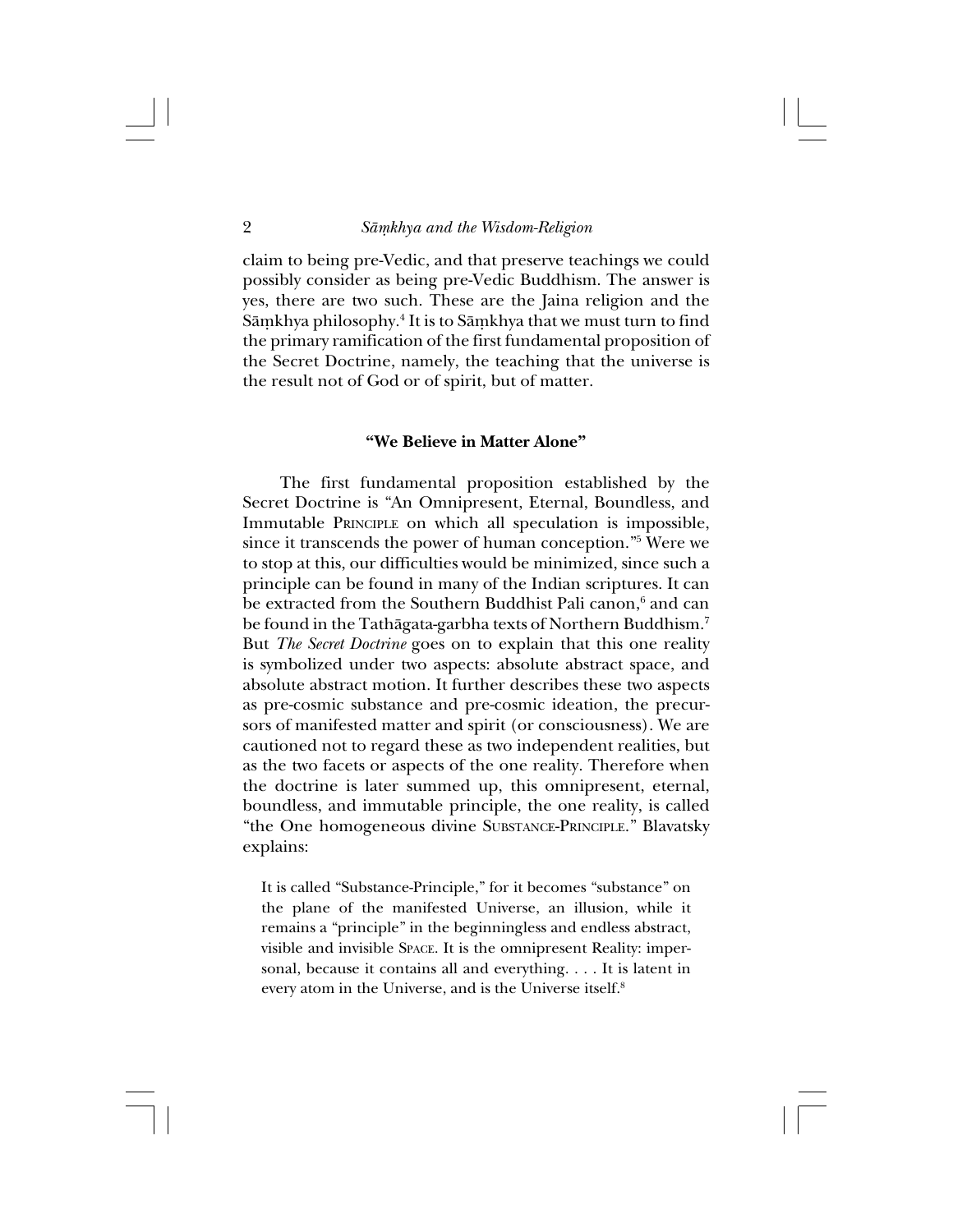Six years earlier, in one of the clearest and most direct statements we have of the doctrines of the Mahatmas, this was summarized by Mahatma K.H. as: "we believe in matter alone." K.H. was explaining to A. O. Hume in a letter that they do not believe in God, and here stated what they do believe in.

If people are willing to accept and to regard as God our ONE LIFE immutable and unconscious in its eternity they may do so and thus keep to one more gigantic misnomer.9

When we speak of our One Life we also say that it penetrates, nay is the essence of every atom of matter; and that therefore it not only has correspondence with matter but has all its properties likewise, etc.—hence *is* material, is *matter itself*. 10

Matter we know to be eternal, *i.e.*, having had no beginning (*a*) because matter is Nature herself (*b*) because that which cannot annihilate itself and is indestructible exists necessarily and therefore it could not begin to be, nor can it cease to be (*c*) because the accumulated experience of countless ages, and that of exact science show to us matter (or nature) acting by her own peculiar energy, of which not an atom is ever in an absolute state of rest, and therefore it must have always existed, *i.e*., its materials ever changing form, combinations and properties, but its principles or elements being absolutely indestructible.<sup>11</sup>

In other words we believe in MATTER alone, in matter as visible nature and matter in its invisibility as the invisible omnipresent omnipotent Proteus with its unceasing motion which is its life, and which nature draws from herself since she is the great whole outside of which nothing can exist.<sup>12</sup>

The existence of matter then is a fact; the existence of motion is another fact, their self existence and eternity or indestructibility is a third fact. And the idea of pure spirit as a Being or an Existence—give it whatever name you will—is a chimera, a gigantic absurdity.13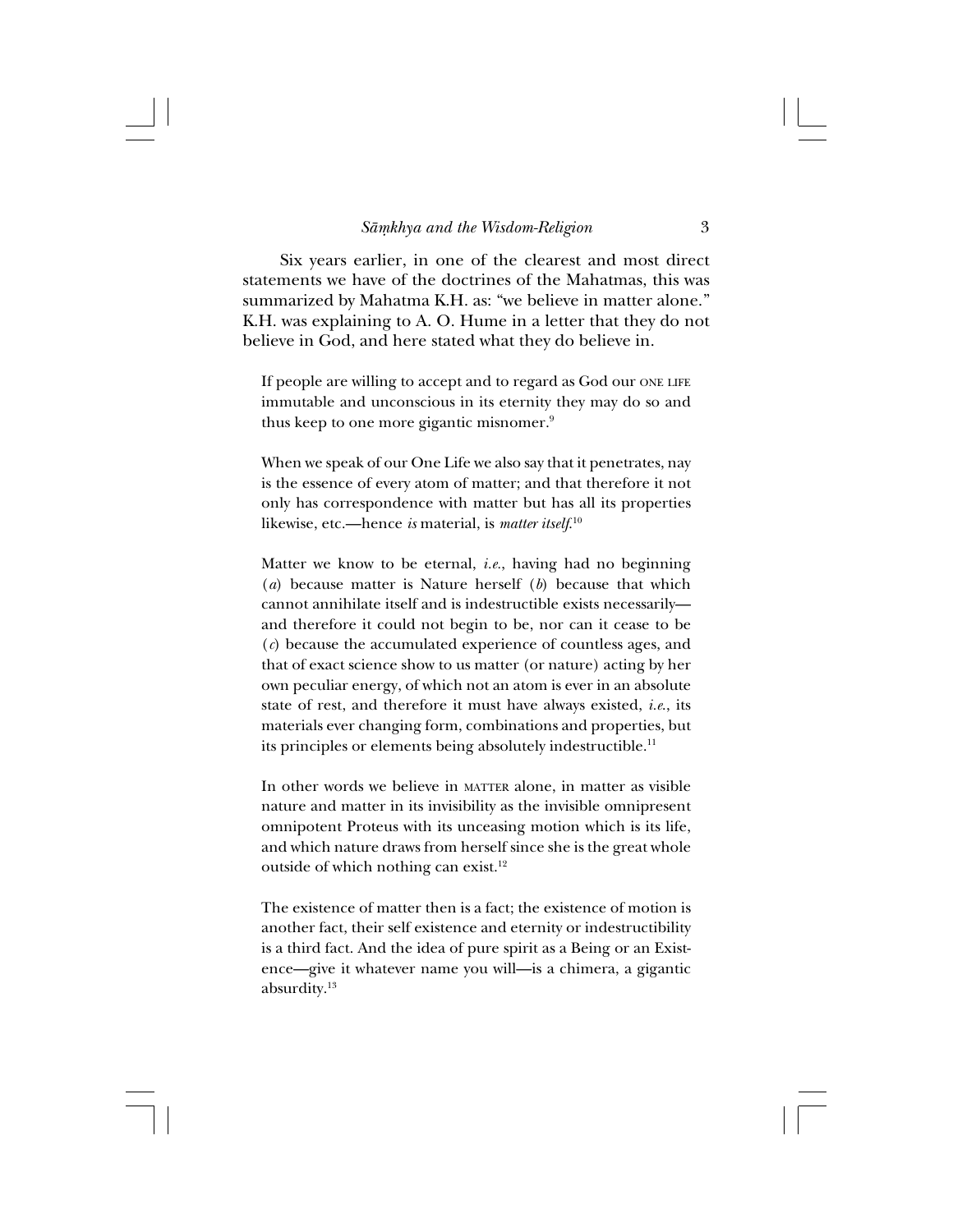An important article by the same author written just previously and published at that same time, "What Is Matter and What Is Force?," concludes with the same idea:

Therefore, whether it is called Force or Matter, it will ever remain the Omnipresent Proteus of the Universe, the one element—LIFE—Spirit or Force at its *negative*, Matter at its *positive* pole; the former the MATERIO-SPIRITUAL, the latter, the MATERIO-Physical Universe—Nature, Svabhavat or Indestructible matter.<sup>14</sup>

Most people assume that it is spirit that generates matter, not vice versa. A correspondent to *The Theosophist* magazine, where the above-quoted article was published, did so in a letter a few months later. Blavatsky replied:

Nor do we believe that "Spirit breathed out Matter;" but that, on the contrary, it is *Matter which manifests Spirit*. 15

In the following months she would return to this topic:

. . . the Arhat esoteric doctrine teaches that (1) "'Matter and Life are equally eternal and indestructible,' for—they are one and identical; the purely subjective—hence (for physical science) unprovable and unverifiable—matter becoming the ONE life or what is generally termed 'Spirit.'16

And again:

. . . the Eastern Occultists hold that there is but one element in the universe—infinite, uncreated and indestructible—MATTER; which element manifests itself in seven states. . . . *Spirit* is the highest state of that matter, they say, since that which is neither matter nor any of its attributes is—NOTHING.<sup>17</sup>

By the time she wrote *The Secret Doctrine* a few years later, she had come to prefer the term "substance" as being more accurate and less misleading than "matter."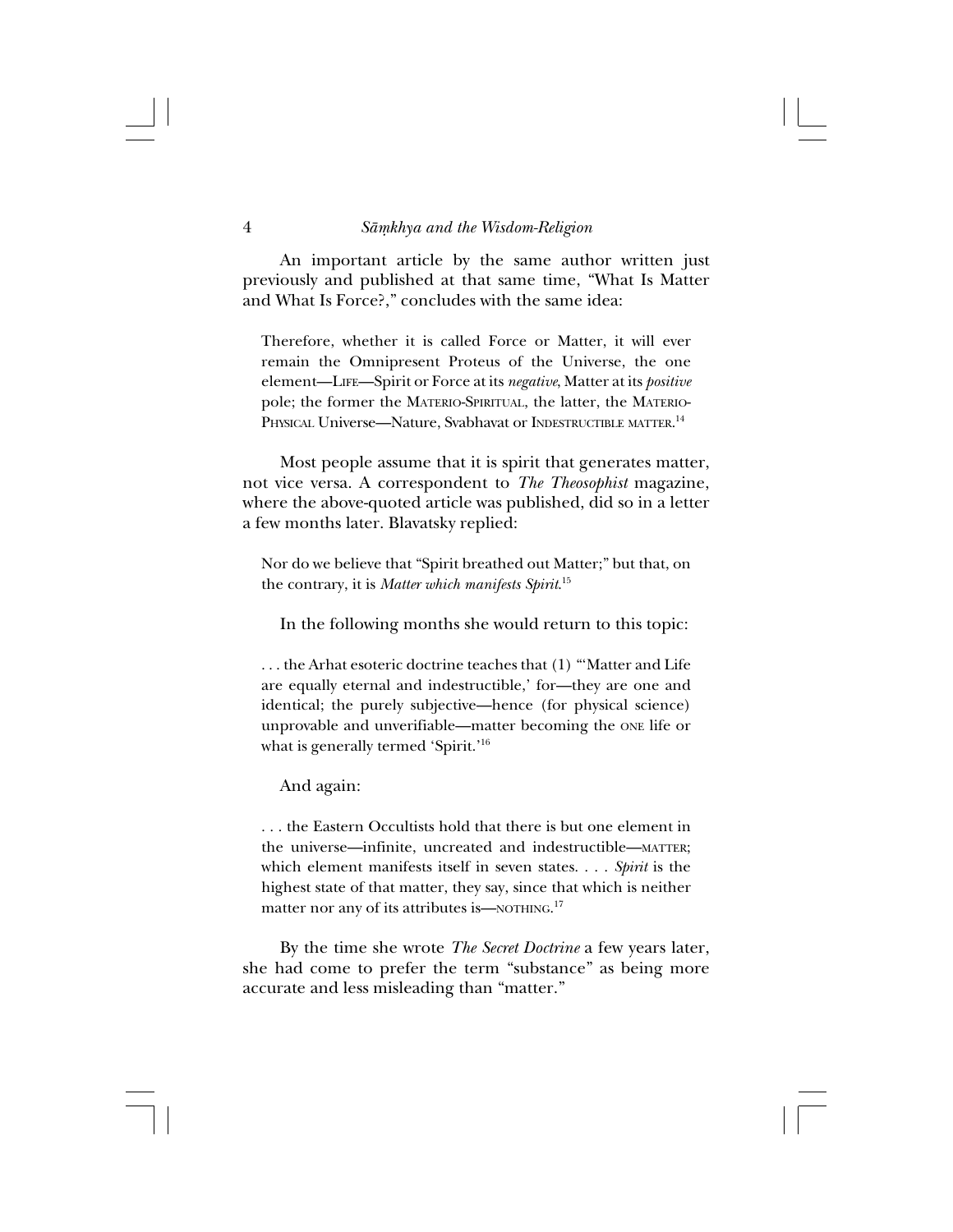In strict accuracy—to avoid confusion and misconception—the term "Matter" ought to be applied to the aggregate of objects of possible perception, and "Substance" to *noumena*; . . .18

The Occultists, who do not say—if they would express themselves correctly—that *matter*, but only the *substance* or *essence* of matter, is indestructible and eternal (*i.e.*, the Root of all, *Mūlaprakriti*), . . .<sup>19</sup>

As just seen, she also used the Sanskrit equivalent "*mülaprakṛti*," since this Sāmkhya term was familiar to many readers, and was more precise than either "matter" or "substance." Her teachers had also used the term "*mūlaprakrti*" in their letters:

The One reality is *Mulaprakriti* (undifferentiated Substance) the "Rootless root," . . .  $^{20}$ 

So when she gave the first fundamental proposition of the Secret Doctrine, she explained its aspects using the terms "precosmic substance" and "*mūlaprakrti*" rather than "matter." She also used the Vedånta term "*parabrahman*" to refer to the omnipresent, eternal, boundless, and immutable principle as such.21 It is important to keep in mind that these are not two different things, but that *parabrahman* only refers to *mūlaprakrti* or cosmic substance in its primary state of abstract potential objectivity.

During the period of Universal Pralaya [the dissolution of the universe], Cosmic Ideation is non-existent; and the variously differentiated states of Cosmic Substance are resolved back again into the primary state of abstract potential objectivity.<sup>22</sup>

Thus a casual reader, not knowing this, could easily take the following passage of *The Secret Doctrine* as teaching that spirit manifests as matter, which as we have seen above is not the case.

At the commencement of a great Manvantara [manifestation], Parabrahman manifests as Mūlaprakriti and then as the Logos.<sup>23</sup>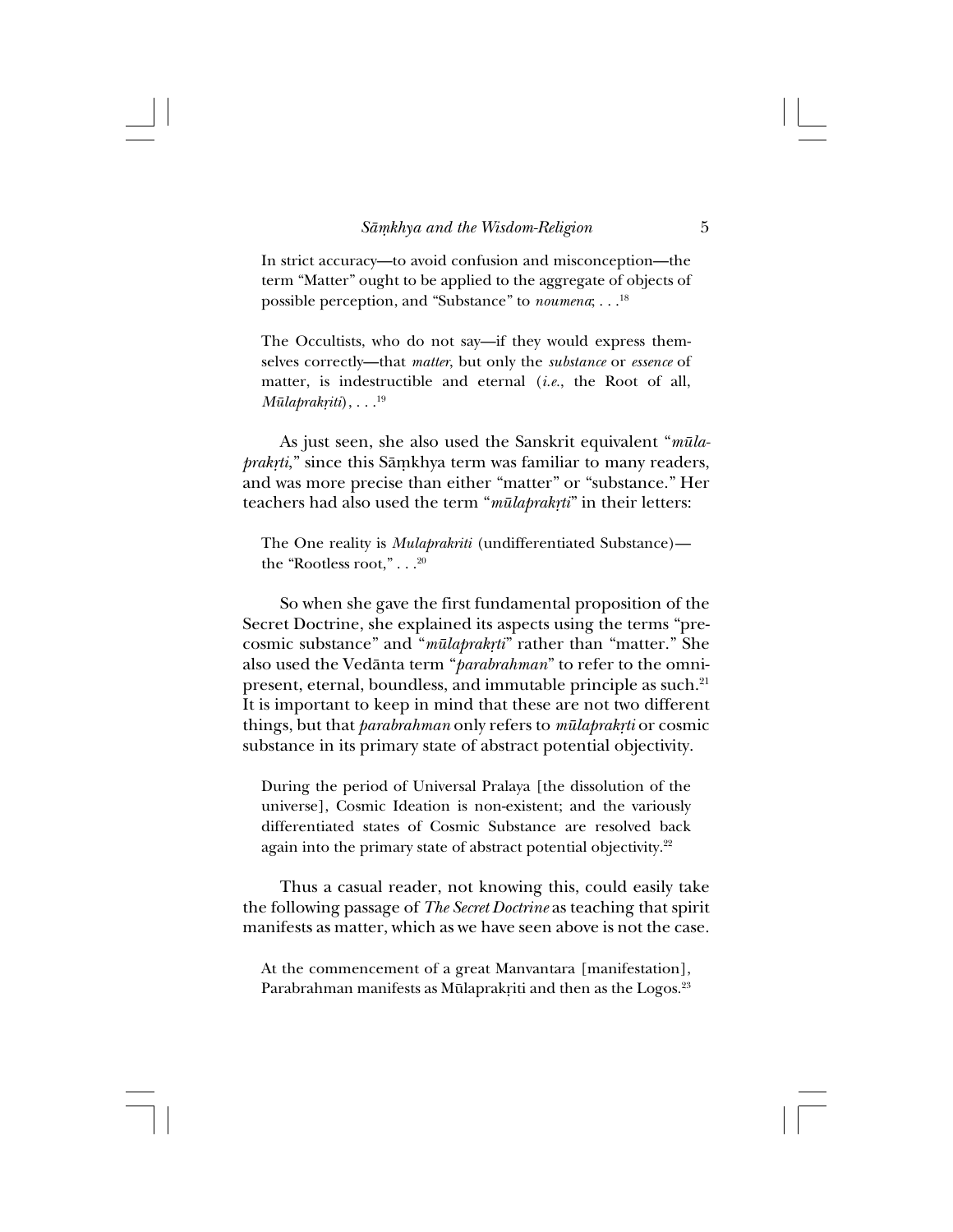Blavatsky goes on in the same passage to again reiterate that matter precedes spirit, here termed force, at the same time pointing out that it is unnecessary to weave too fine a cobweb of subtleties when speaking of the order of succession of cosmic ultimates. This explains why she has not stressed this point in *The Secret Doctrine*, although she had spoken of it earlier.

Force, then, does not emerge with Primordial Substance from Parabrahmic Latency. . . . Force thus is *not synchronous with the first objectivation of Mūlaprakriti*. But as, apart from it, the latter is absolutely and necessarily inert—*a mere abstraction*—it is unnecessary to weave too fine a cobweb of subtleties as to the order of succession of the Cosmic Ultimates. Force *succeeds* Mülaprakriti; but, *minus* Force, Mülaprakriti is for all practical intents and purposes non-existent.<sup>24</sup>

As we have seen, *parabrahman* is the one substance-principle as a principle, and *mūlaprakrti* is the same substance-principle as substance.

The first fundamental proposition of the Secret Doctrine, an omnipresent, eternal, boundless, and immutable principle, the one reality, and the one homogeneous divine substanceprinciple, remains a principle in beginningless and endless abstract space, and becomes substance on the plane of the manifested universe. Thus for us, it is "matter alone." In the plain words of a hitherto secret commentary:

It is Substance to OUR spiritual sight. It cannot be called so by men in their WAKING STATE; therefore they have named it in their ignorance 'God-Spirit.'25

### **The Fundamental Doctrine of Sāmkhya**

This distinctive teaching from the Wisdom-Religion once called pre-Vedic Buddhism and now called Theosophy, that the universe is matter alone, is the fundamental doctrine of the Sāmkhya system. Of all known systems, only Sāmkhya teaches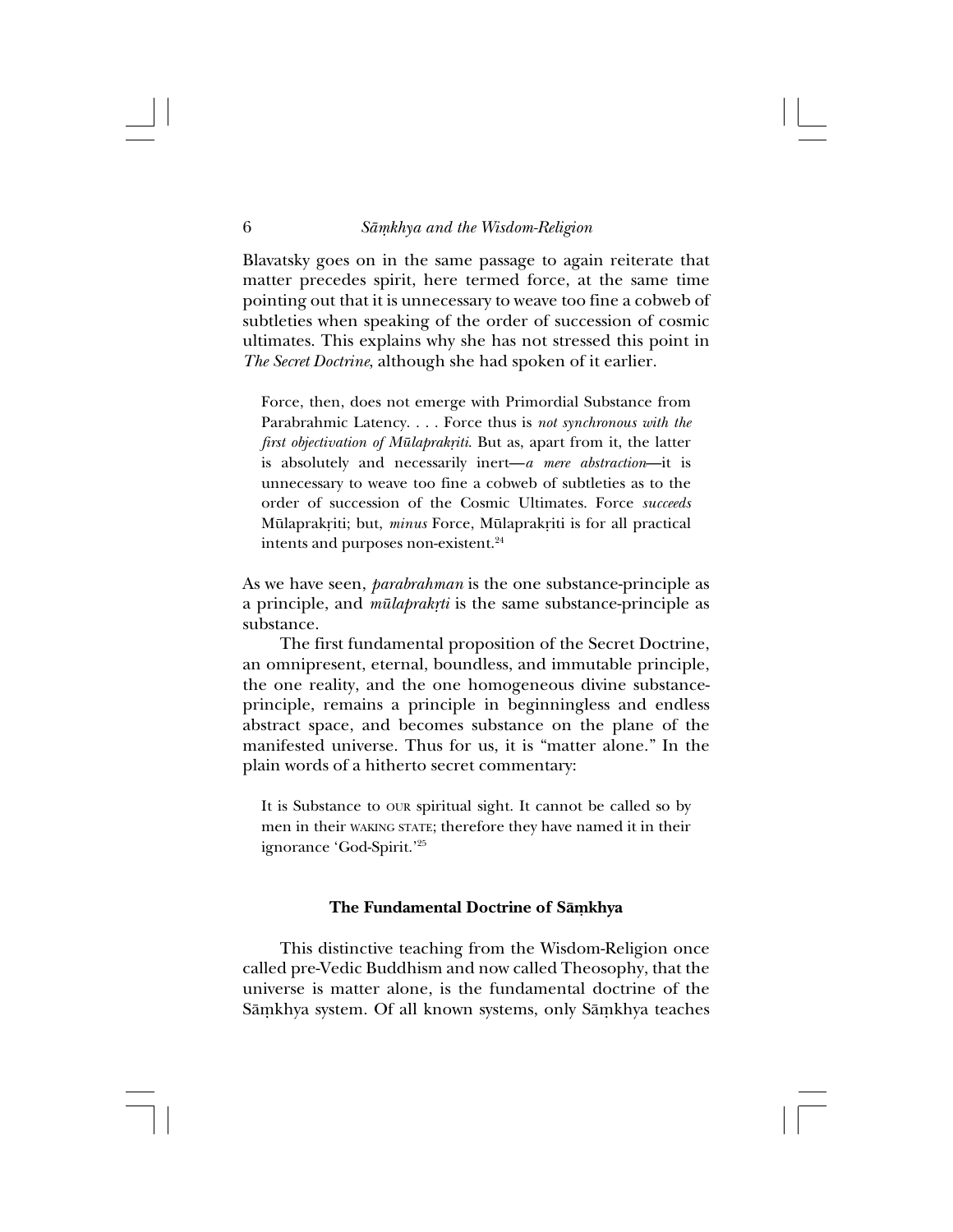this. It is not taught by any school of Buddhism, nor is it taught by other Hindu schools. Indeed, all these schools have found in Sāmkhya a favored target for their criticisms. Sāmkhya has been around for so long that, except the system it is paired with, *yoga*, it has been refuted by practically all other Indian systems. For centuries now it has had no adherents of its own to defend it.

So what is Sāmkhya? Sāmkhya is now found in Hinduism as one of the six *darśanas*, worldviews, or systems of philosophical thought. It is studied along with the other five *darsanas*, but as just mentioned, for centuries it has had virtually no followers of its own. However, things were not always this way. It was once the prevailing worldview throughout ancient India. It is taken for granted in the epic, *Mahåbhårata*, including the *Bhagavadgîtå*, and in the Puråñas. It is found in the ancient medical work of Caraka. It is shown in the *Buddha-carita* being taught to the young Gautama in his quest for enlightenment. It is considered to be the original *darsana*, and its propounder, the sage Kapila, to be the first knower (*ådi-vidvån*). Although it is not normally considered to be pre-Vedic, its mythological origins could easily place it there. Indeed, the *Yukti-dīpikā* Sāmkhya commentary, when giving the traditional lineage of the teaching,

boldly declares in this connection that the Śāstra [Sāmkhya] was promulgated by Kapila at the beginning (of creation), hence it is not possible like [in] other systems of thought, to enumerate its lineage of teachers even in  $[a]$  hundred years.<sup>26</sup>

It has become customary to refer to Sāmkhya as dualism, since it posits two eternal principles: *prakrti* or matter, and *purußa* or spirit. However, it does not refer to itself as dualism, nor was it called dualism in the fourteenth-century summary of various systems, the *Sarva-darśana-samgraha* by Mādhavācārya. Further, Sāmkhya scholar Gerald Larson points out that it is not dualism in any normal sense of the word, since the whole universe, including intelligence (*buddhi*), self-consciousness (*ahamkāra*), and mind (*manas*), all derive solely from *prakrti* or matter.<sup>27</sup> The role of *purusa* or spirit, which he terms pure contentless consciousness, is mere passive presence (sāksitva),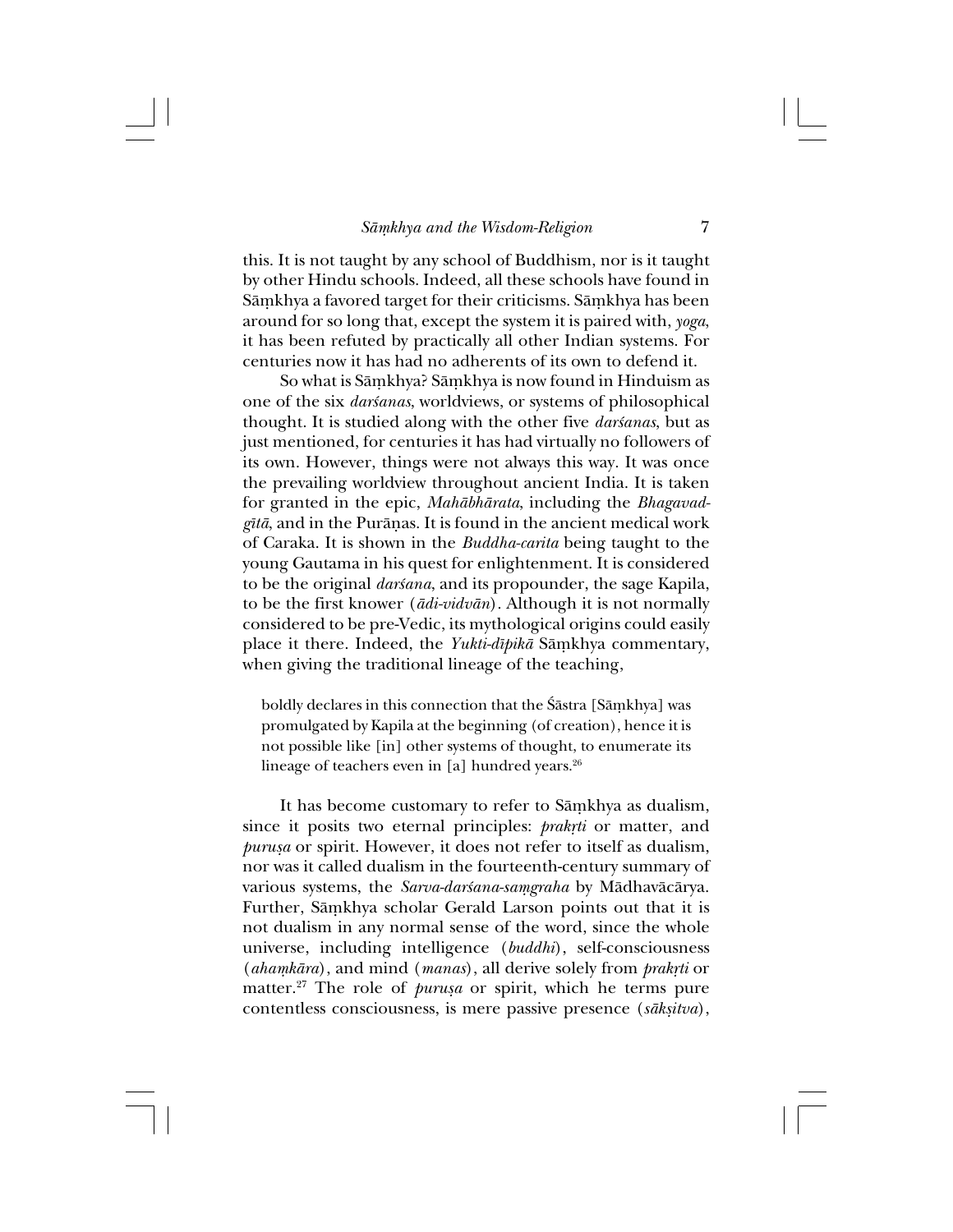since it cannot think or act. Finally, it is well-recognized that we do not have the Sāmkhya system in its completeness. Its original works such as the *Ía߆itantra* are referred to in extant texts, but are no longer available. Certain of the extant texts attribute to Sāmkhya the teaching of *brahman*, which could refer to the unity of *prak®ti* and *purußa*. 28

If Sāmkhya is indeed a direct teaching from the Wisdom-Religion, as it appears to be, we know that it cannot ultimately be dualistic. The oneness of all life is stressed repeatedly as a basic Theosophical teaching. The Mahatma K.H. specifically refers to the unity of matter and spirit, *prakrti* and *purusa*:

The conception of matter and spirit as entirely distinct, and both eternal, could certainly never have entered my head, however little I may know of them, for it is one of the elementary and fundamental doctrines of Occultism that the two are one, and are distinct but in their respective manifestations, and only in the limited perceptions of the world of senses.<sup>29</sup>

It is entirely possible to write a treatise on Sāmkhya, which deals with *prakrti* and *purusa*, completely taking for granted the fact that they are ultimately one, and therefore never mentioning that fact separately. We would assume that this is exactly what Īśvara-krsna did in his *Sāmkhya-kārikā*, the basic textbook of the Sāṃkhya system.<sup>30</sup> As stated in Blavatsky's explanations of the first fundamental proposition of the Secret Doctrine, once we pass in thought from this absolute principle, duality supervenes in the contrast of spirit and matter. It is therefore only to be expected that a system would arise to deal with reality from this standpoint, just as we have another system to deal with reality from the standpoint of ultimate unity.<sup>31</sup>

The Sāmkhya teaching of *purusa*, or spirit, is of course analogous to the Theosophical teaching of cosmic ideation, the other aspect of the one reality. Sāmkhya posits a plurality of *purusas*, spirits or souls. However, in a few places *purusa* is said to be one.32 Modern scholars have considered these to be wrong or unreliable readings. But *The Secret Doctrine* explains that spirit is a compound unity; that is, both one and many: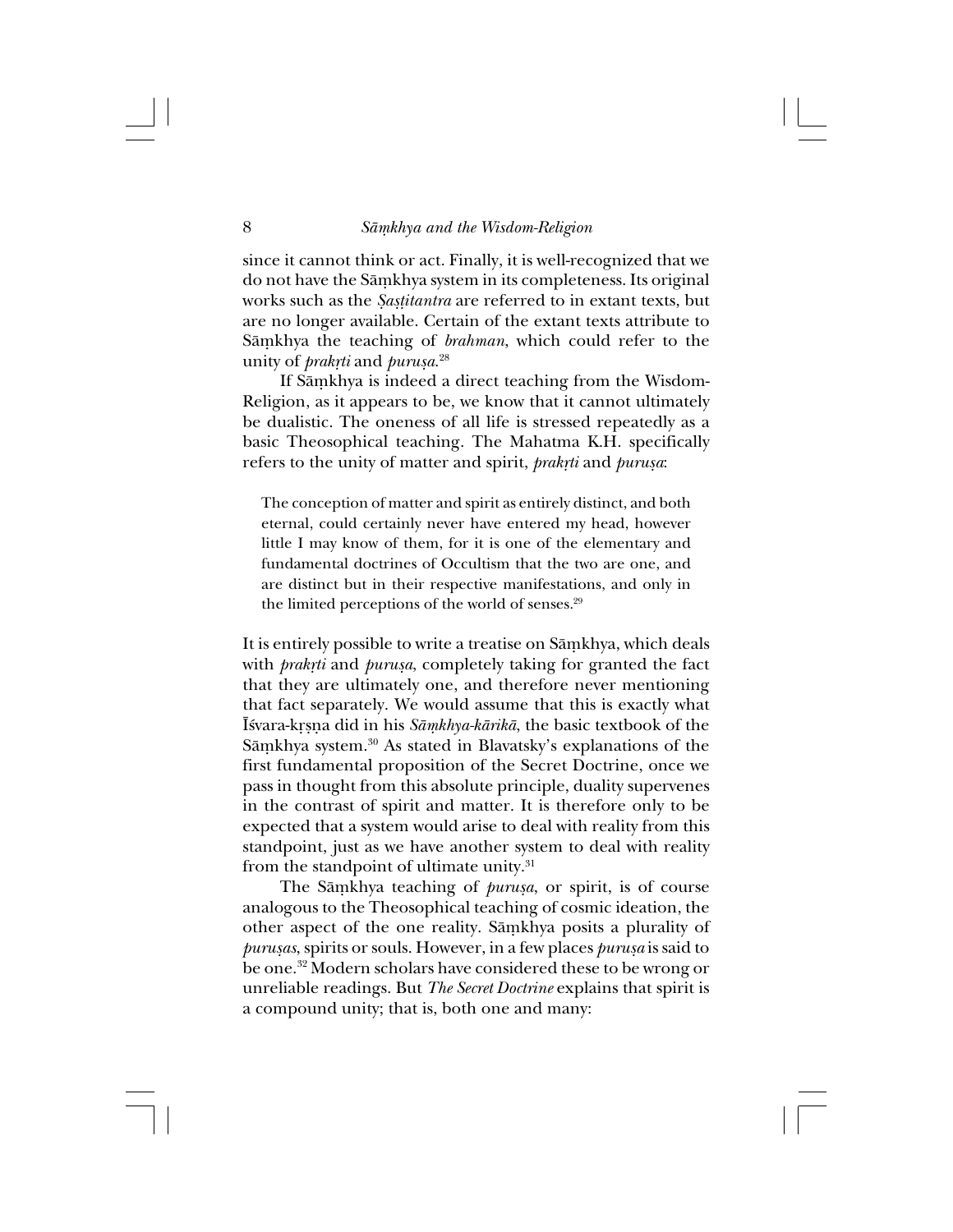. . . *ˆ≈vara* or *Logos* is Spirit; or, as Occultism explains, it is a compound unity of manifested living Spirits, the parent-source and nursery of all the mundane and terrestrial monads, *plus* their *divine* reflection, which emanate from, and return into, the Logos, each in the culmination of its time.<sup>33</sup>

This teaching of spirit as both one and many reaches its logical conclusion in the important doctrine of the Wisdom-Religion: the teaching of the preservation of individuality even when merged in unity.

. . . I maintain as an occultist, on the authority of the Secret Doctrine, that though merged entirely into Parabrahm, man's spirit while not individual *per se*, yet preserves its distinct individuality in Parinirvana, . . . 34

The fundamental doctrine of Sāmkhya is the universe as *prakrti* or matter. It posits the evolution of the universe from the principle (*tattva*) of *prakrti*, when in proximity with the inactive *purusa* or spirit (as if this were mere polarity). *Prakrti* then evolves into twenty-three other principles of matter, together comprising the universe. This, the system of Kapila, founder of Sāmkhya, and the system of Manu, are specifically stated to be the basis of the Theosophical teachings on evolution:

It has been repeatedly stated that evolution as taught by Manu and Kapila was the groundwork of the modern teachings [of *Esoteric Buddhism*, as opposed to Darwinism], . . .<sup>35</sup>

Both Occult and Eastern philosophies believe in evolution, which Manu and Kapila give with far more clearness than any scientist does at present.<sup>36</sup>

Although these teachings on matter and on evolution are not found in Buddhism, there do exist similarities between Sāmkhya and Buddhism. In fact, some of these are so marked that earlier Western scholars long discussed the question of Sāmkhya influence on Buddhism. For example, the first verse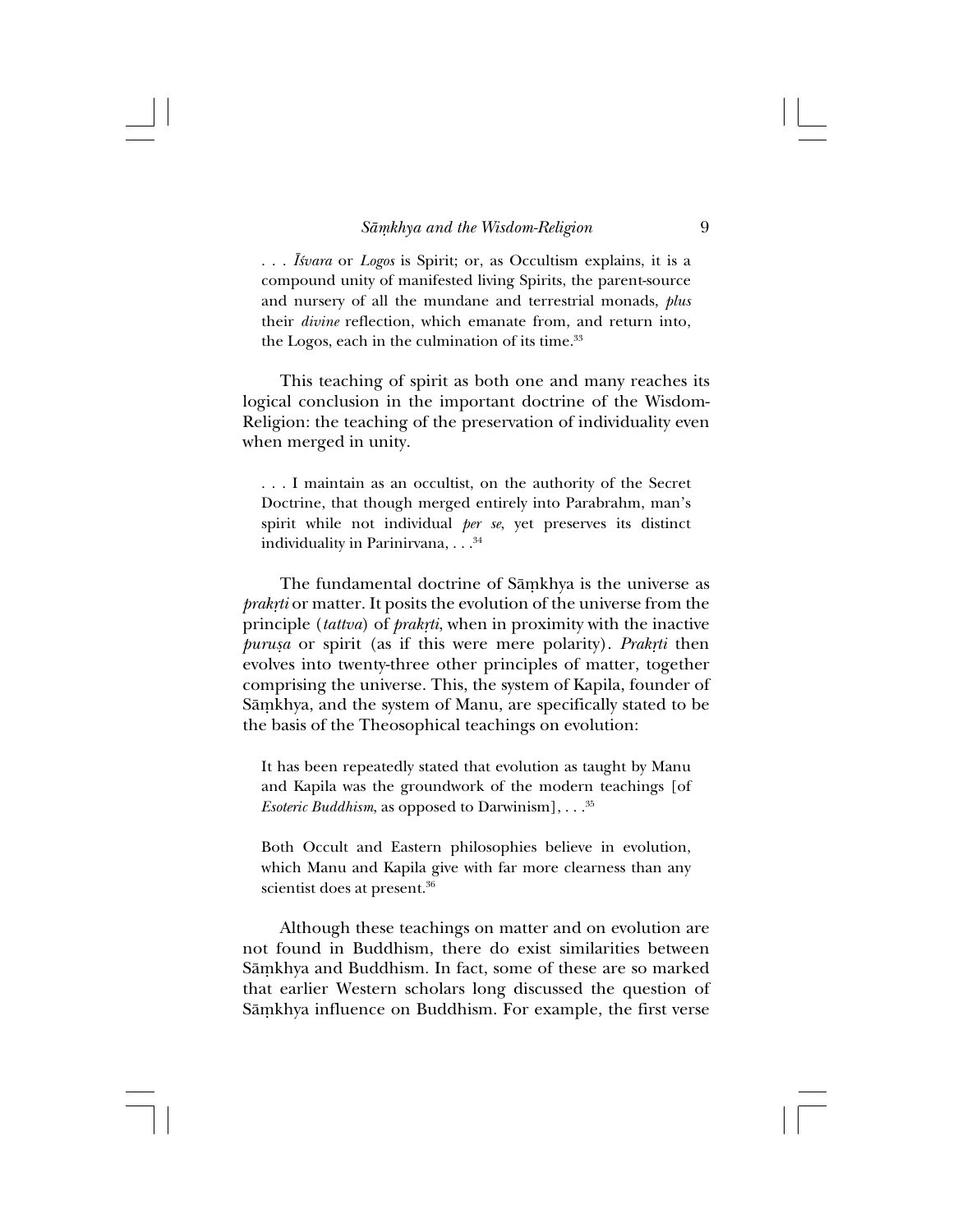of the *Såµkhya-kårikå* states that the reason for undertaking this inquiry, that is, the rationale of the Sāmkhya system, is suffering (*duhkha*). This, of course, is the first Noble Truth of Buddhism. The text also indicates that scriptural means are insufficient to get rid of suffering, so it proceeds to use reasoning rather than scriptural authority to determine how to do this. Again, this emphasis on use of reasoning is a distinctive characteristic of Buddhism. It has also been noticed that Gautama Buddha's birthplace is named Kapila-vastu, the place of Kapila (founder of Sāmkhya). More recently, research on Sāmkhya has moved away from comparisons with Buddhism. At about the same time that research on pre-canonical Buddhism began, an important book on early or pre-classical Sāmkhya was published,<sup>37</sup> though it did not attempt to link Sāmkhya and Buddhism. Sāmkhya and Buddhism as we now know them are thus seen to have both significant similarities and significant differences.

### **Conclusion**

In conclusion, we do not say that Samkhya is pre-Vedic Buddhism, but we do say that Sāmkhya is a major piece of the ancient Wisdom-Religion now found nowhere else. It is the only place we find the universe described as matter alone. In accord with the first fundamental proposition of the Secret Doctrine, an omnipresent, eternal, boundless, and immutable principle, the one reality, the one substance-principle, Sāmkhya teaches the manifested universe as substance. The only way to get this teaching in Buddhism is to understand *śūnyatā*, emptiness, as substance. There is reason for a student of *The Secret Doctrine* to do this,38 but we do not expect any Buddhists to accept this. Even this would still not give us the doctrine of the evolution of the universe taught in the Wisdom-Religion, and taught in Sāmkhya. Only in Sāmkhya do we find the doctrine of *prakrti*, matter or substance, and its evolution as the universe. So it is to Sāmkhya that we must turn to trace this distinctive teaching of the Wisdom-Religion, the outcome of its first fundamental proposition.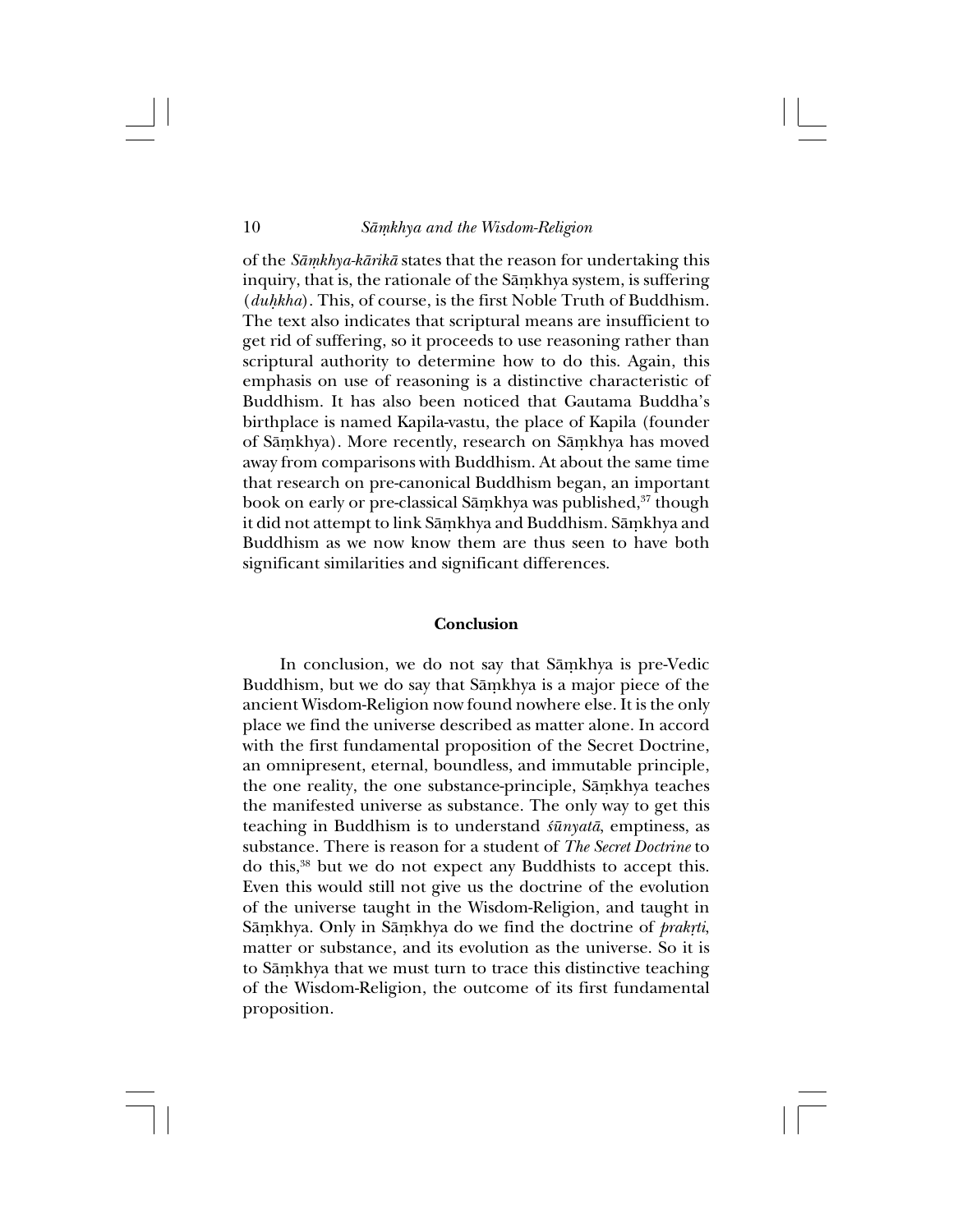#### **NOTES**

1. *Isis Unveiled*, by H. P. Blavatsky, 1st ed., 1877; rev. ed. [by Boris de Zirkoff] (pagination unchanged), Wheaton, Illinois: Theosophical Publishing House, 1972, vol. 2, pp. 123, 169, 639.

2. "Theosophy and Buddhism," by David Reigle, *Fohat*, vol. 4, no. 1, Spring 2000, pp. 14-17, 22-23.

3. There is in Buddhism a famous group of questions pertaining to teachings such as this, that the Buddha refused to answer. These begin, as found in the Pali canon: (1) Is the universe eternal, or (2) is it not eternal? (3) Is the universe finite, or (4) infinite? While a similar group is also found in Northern Buddhism, it seems that the Southern Buddhists took them to heart. They frequently cite the story from the *Cüla Målu∫kya Sutta* of a person wounded by an arrow, who wanted to know what kind of arrow it was, where it came from, who shot it, etc., before being treated for the wound. For the Tibetan Gelugpa direct refutation of an absolute principle or essence, see by Tsong-kha-pa:

*Emptiness in the Mind-Only School of Buddhism: Dynamic Responses to Dzong-ka-ba's The Essence of Eloquence: I*, by Jeffrey Hopkins, Berkeley, Los Angeles, London: University of California Press, 1999;

*The Nature of Things: Emptiness and Essence in the Geluk World*, by William Magee, Ithaca, New York: Snow Lion Publications, 1999.

4. On Jainism, see: *Isis Unveiled*, vol. 2, pp. 322-323.

5. *The Secret Doctrine*, by H. P. Blavatsky, 1st ed., 1888; [ed. by Boris de Zirkoff] (pagination unchanged), Adyar, Madras: Theosophical Publishing House, 1978, vol. 1, p. 14.

6. For example, Khuddaka Nikåya, *Udåna*, 81: O monks, there is an unborn, unoriginated, uncreated, uncompounded; and if there were not this unborn, unoriginated, uncreated, uncompounded, no escape would be possible from what is born, is originated, is created, is compounded.

7. For example, *Ratna-gotra-vibhåga*, 80: It is not born, does not die, is not afflicted, and does not grow old, because it is permanent, stable, quiescent, and eternal.

8. *The Secret Doctrine*, vol. 1, p. 273.

9. *The Mahatma Letters to A. P. Sinnett*, compiled by A. T. Barker, 1st ed., 1923; 3rd rev. ed., Adyar, Madras: Theosophical Publishing House, 1962, p. 53; arranged in chronological sequence by Vicente Hao Chin, Jr., Quezon City, Metro Manila: Theosophical Publishing House, 1993, p. 270.

10. *The Mahatma Letters*, 3rd. ed. p. 53; chron. ed. p. 271.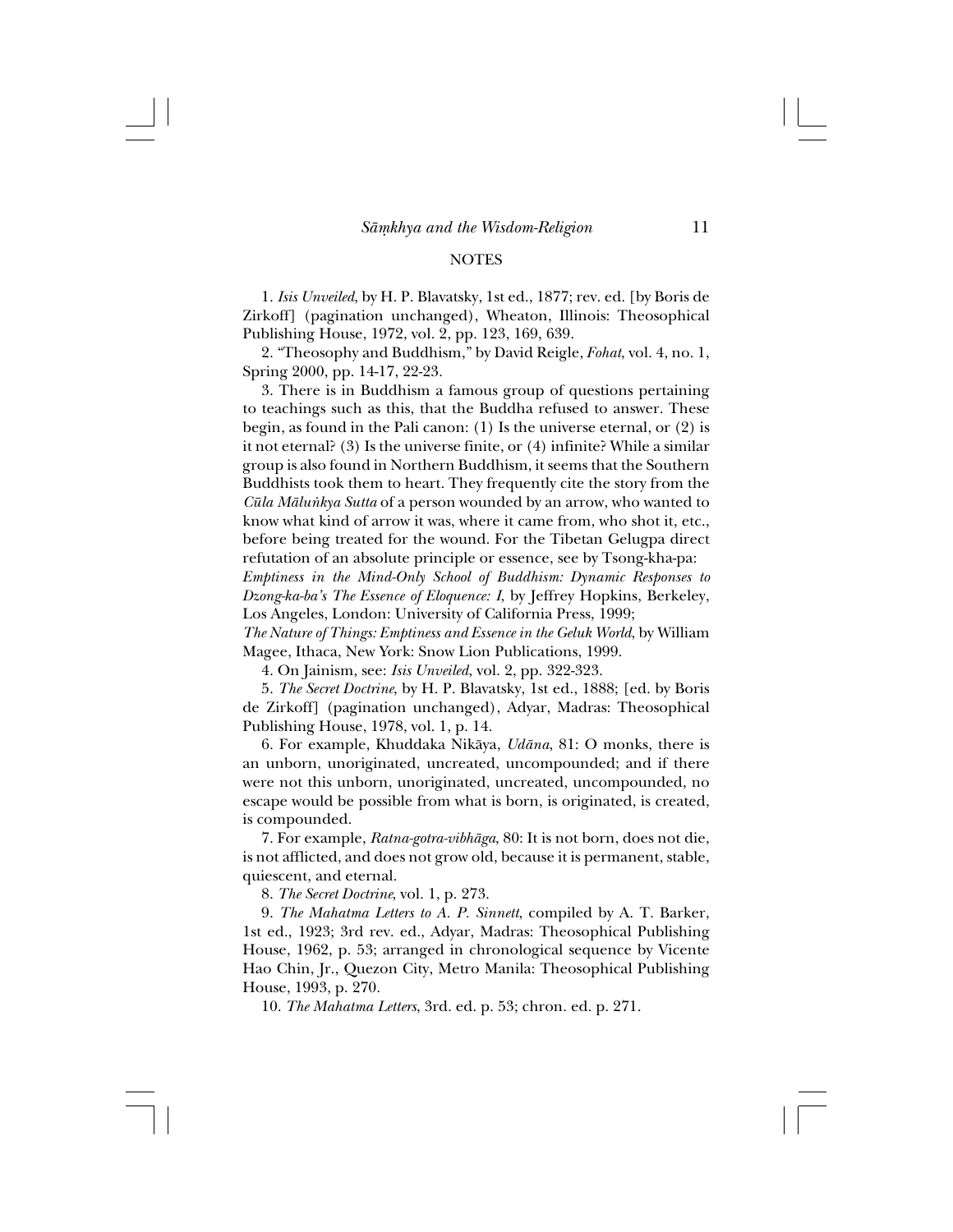11. *The Mahatma Letters*, 3rd. ed. p. 55; chron. ed. p. 272.

12. *The Mahatma Letters*, 3rd. ed. p. 56; chron. ed. p. 273.

13. *The Mahatma Letters*, 3rd. ed. p. 56; chron. ed. p. 273.

14. *H. P. Blavatsky Collected Writings*, vol. 4, Wheaton, Illinois: Theosophical Publishing House, 1969, p. 226.

15. *H. P. Blavatsky Collected Writings*, vol. 4, p. 298.

16. *H. P. Blavatsky Collected Writings*, vol. 4, p. 452.

17. *H. P. Blavatsky Collected Writings*, vol. 4, p. 602.

18. *The Secret Doctrine*, vol. 1, p. 329.

19. *The Secret Doctrine*, vol. 1, p. 147.

20. *The Mahatma Letters*, 3rd. ed. p. 341; chron. ed. p. 379.

21. *The Secret Doctrine*, vol. 1, pp. 15, 16. See also: *Blavatsky Collected Writings*, vol. 7, pp. 347-348, where she clearly states that she gives the esoteric philosophy of the trans-Himalayan Occultists or Tibetan Arhats in Hindu Brahmanical terms obtained by consulting Brahmans around her, and that therefore these may not always be used correctly. Her use of the Vedånta term *parabrahman* in juxtaposition with the Sāmkhya term *mūlaprakrti* is taken from T. Subba Row's lectures on the *Bhagavad-Gîtå*, published in *The Theosophist*, 1886-1887. These have been reprinted in book form several times; *e.g.*, *Notes on the Bhagavad Gita*, Pasadena: Theosophical University Press, 1934, 1978.

22. *The Secret Doctrine*, vol. 1, p. 328.

23. *The Secret Doctrine*, vol. 2, p. 24.

24. *The Secret Doctrine*, vol. 2, pp. 24-25.

25. *The Secret Doctrine*, vol. 1, p. 289.

26. *Origin and Development of the Sāmkhya System of Thought*, by Pulinbihari Chakravarti, Calcutta: Metropolitan Printing and Publishing House, 1951; reprint, New Delhi: Oriental Books Reprint Corporation, 1975; p. 130.

27. *Encyclopedia of Indian Philosophies/Såµkhya: A Dualist Tradition in Indian Philosophy*, ed. Gerald James Larson and Ram Shankar Bhattacharya, Princeton: Princeton University Press, 1987, pp. 75-77.

28. Origin and Development of the Sāmkhya System of Thought, pp. 25-28, cites *Mahåbhårata* 12.218.14, 12.221.18 (Southern recension); *Buddhacarita* 12.65; *Caraka-saµhitå* 1.99, 5.19, 5.34; *Yoga-sütra-bhåßya* 4.22; etc., giving the teaching of *brahman* in Sāmkhya. Although Gauḍapāda and others give *brahman* as a synonym of *prakrti* in their commentaries on *Såµkhya-kårikå* 22, we know that these are not always full synonyms. The *Yukti-dîpikå* commentary, like the other texts just cited, explains *brahman* in terms referring to the ultimate stage of unity.

29. *The Mahatma Letters*, 3rd ed. p. 138; chron. ed. p. 282.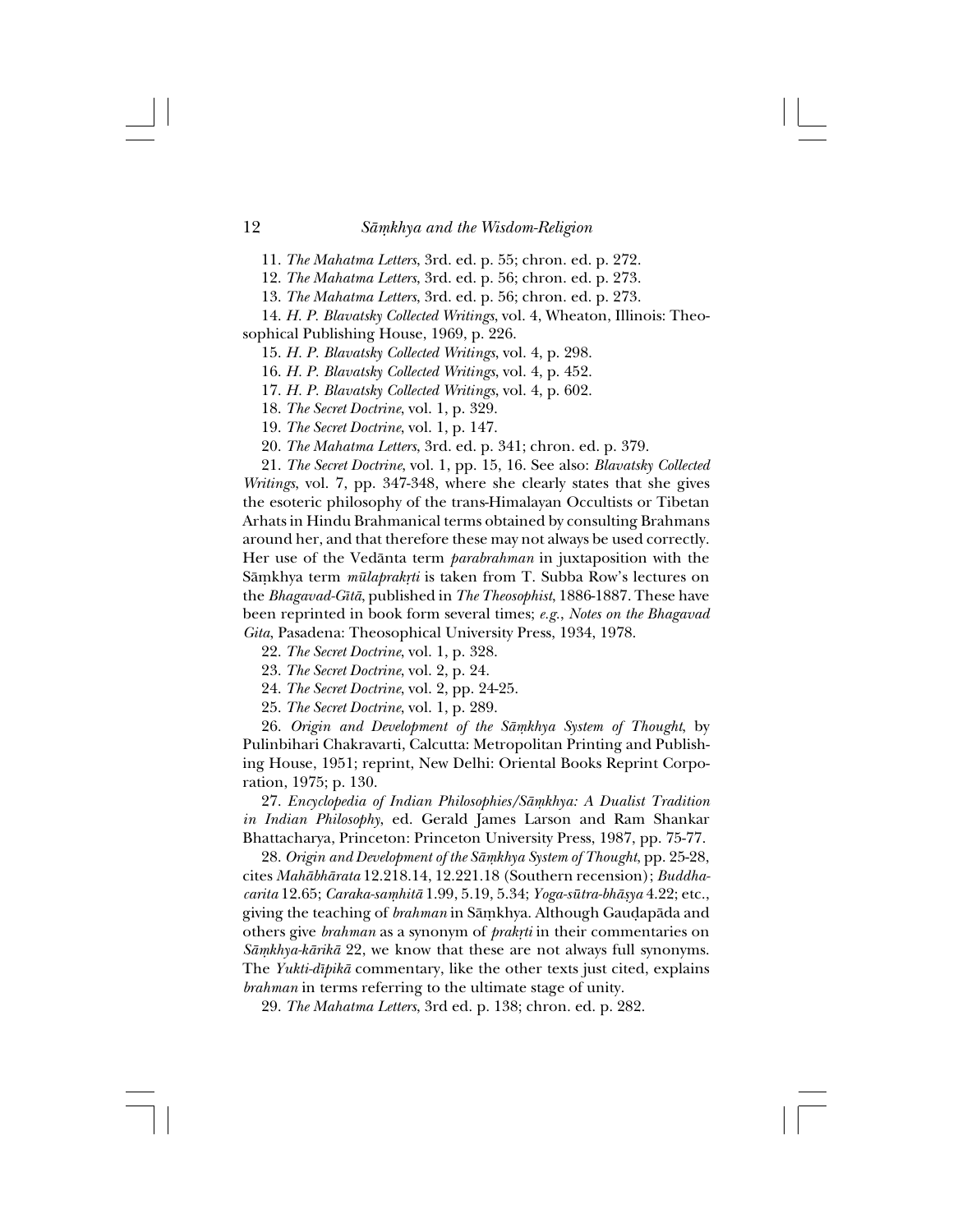30. The classic *Såµkhya-kårikå* has for many centuries been the basic textbook of the Sāmkhya *darśana*, even though we would expect the *Såµkhya-sütras* of Kapila to be. The now extant *Såµkhya-sütras* clearly contain late interpolations. Most scholars have despaired of trying to sort out the undeniably old *sütras* from this modern collection. It may therefore be useful for readers to know that, according to Udayavira Shastri, there are (besides some small sections) two large sections of interpolated *sütras*: 1.20-54 and 5.84-115. See his "Antiquity of the Sānkhya Sūtras," *Rtambharā: Studies in Indology*, Ghaziabad: Society for Indic Studies, 1986, pp. 31-43.

31. This is, of course, the Vedånta system, specifically Advaita Vedānta. We are fully aware of the extensive critique of Sāmkhya in ˛a∫karåcårya's commentary on the *Vedånta-sütras*, but this is a subject for another paper.

32. For example, *Caraka-saµhitå* 1.14, 1.84, and 1.155, say *purußa* is one. See: "The Sāmkhya Philosophy in the Carakasamhitā," by K. B. Ramakrishna Rao, *Adyar Library Bulletin*, vol. 26, parts 3-4, Dec. 1962, pp. 193-205, especially p. 200. We know that *Såµkhya-kårikå* 18 teaches the plurality of *purußas*. Gau∂apåda's commentary on *Såµkhya-kårikå* 11, even though first using the plural phrase "of all the *purußas*" (*sarvapurusānām*), says later that: "the manifest is manifold; the unmanifest is one; so also is spirit one" (... *tathā pumān apy ekah*). Here the old commentary translated into Chinese by Paramårtha and now found in the Chinese Buddhist canon has that spirit is plural, as does the later commentary of Vācaspati-miśra. But what looks like a mistake and a contradiction by Gau∂apåda may in fact be an intentional statement, in agreement with *Caraka-samhitā*, that spirit is both one and many.

33. *The Secret Doctrine*, vol. 1, p. 573.

34. *H. P. Blavatsky Collected Writings*, vol. 7, p. 51.

35. *The Secret Doctrine*, vol. 1, p. 186.

36. *The Secret Doctrine*, vol. 2, p. 259.

37. *Early Såµkhya*, by E. H. Johnston, London: Royal Asiatic Society, 1937; reprint, Delhi: Motilal Banarsidass, 1974. This book includes a discussion of *svabhāva* in Sāmkhya, pp. 67-72. Note, however, that his reading of Gau∂apåda on *Såµkhya-kårikå* 27 seems faulty (p. 68). The idea of pre-canonical Buddhism was introduced by Stanislaw Schayer in 1935: "Precanonical Buddhism," *Archiv Orientalni*, vol. 7, pp. 121-132.

38. *Blavatsky's Secret Books*, by David Reigle and Nancy Reigle, San Diego: Wizards Bookshelf, 1999, p. 120; quoting *The Secret Doctrine*, vol. 1, p. 289.